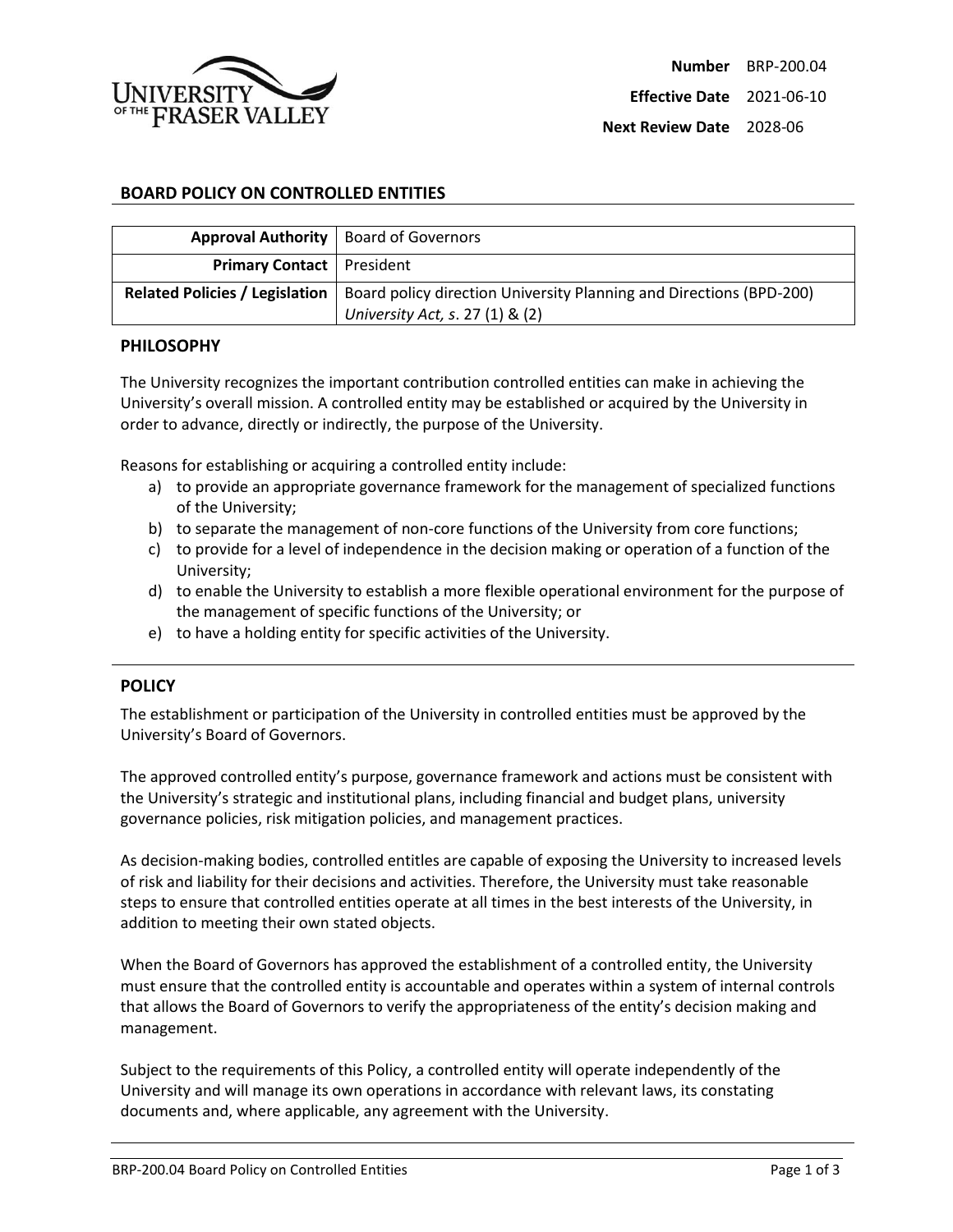# **GUIDELINES FOR CREATION/ACQUISITION OF CONTROLLED ENTITY**

- 1. A proposal for the creation or acquisition of a controlled entity must be submitted to the Board of Governors for evaluation and approval.
- 2. A proposal for the establishment of a new entity should provide justification for the creation of the entity and the University's involvement, including both financial and non-financial reasons, as well as a clear statement about what need the proposed entity will be meeting, how this need is compatible with the University's goals and objectives, and why the need cannot be met within existing structures.
- 3. The proposal must include precise information on the type of entity being proposed (i.e. type of corporation, trust, society, partnership, etc.), the objectives of the new entity and its governance structure. An analysis of the environment and the competition, including similar services provided by other entities, would be useful.
- 4. Information on other owners, partners, shareholders, or persons having a financial or contractual relationship with the new entity (if any) should be provided, including a description of their involvement and, if appropriate, a description of their business, their incorporation documents and bylaws, and their most recent financial statements.
- 5. Information must be provided to the Board of Governors regarding how the proposed entity will interact with the University. Any services to be provided by one party to the other should be defined. A clear statement is required on what administrative support services and/or facilities the entity expects the University to provide, and over what period of time.
- 6. An operating plan for a controlled entity must be approved by the Board of Governors before the establishment or acquisition of the entity. An operating plan should address the following:
	- a) Source of funds (Note a description of any commitments to provide these funds must be included);
	- b) Legal costs of incorporation, registration of business name, etc.;
	- c) Description of employees required (number, qualifications, experience) and cost of establishing a payroll system and benefit plan;
	- d) Capital requirements (land, building, equipment);
	- e) Regulatory costs including annual audit, income tax returns, annual meeting costs, filing of tax returns and employee remittances to the Canada Revenue Agency;
	- f) Financial and administrative costs;
	- g) Liability insurance arrangements and identification of unusual risks;
	- h) Proposed banking arrangements; and
	- i) Any use of the University's name, logo, trademark, etc.